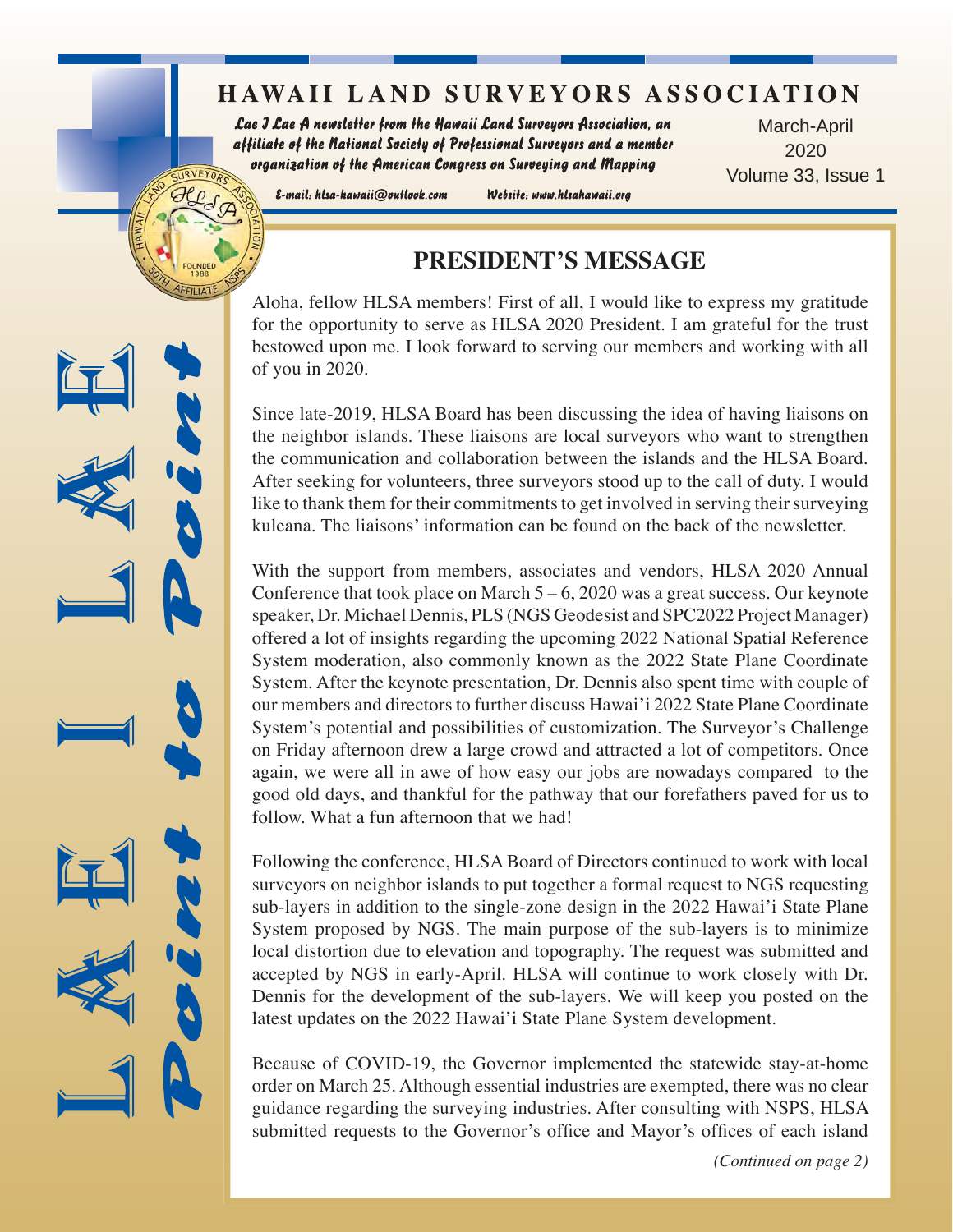#### *(Continued from page 1)*

asking for exemption. Following is the response from the Governor's office, "Land surveying activities are considered "professional services" exempt from the Stay-At-Home order in the Governor's Third Supplementary Proclamation, similar to architectural and engineering services." As stated, surveyors can continue to work during this time. The stay-at-home order could become our advantage to tackle roadway projects as streets are mostly empty and survey crews can work more efficiently and safely during this pandemic. However, we should all take the necessary precautions and steps to avoid contracting and/or spreading COVID-19. In addition, HLSA asked the State and Counties to continue on-going projects and award new projects to keep surveying firms funded and their workers employed.

Because of COVID-19, the HLSA Board had to suspense the Elevation Certificate Workshop that was initially scheduled in late-April. The Board considered different alternatives including webinars, but we feel that the in-person workshop format would be the most beneficial. Therefore, we still plan to hold the workshop in-person at a later date. A new date will be announced once the COVID-19 pandemic is over. Stay tune!